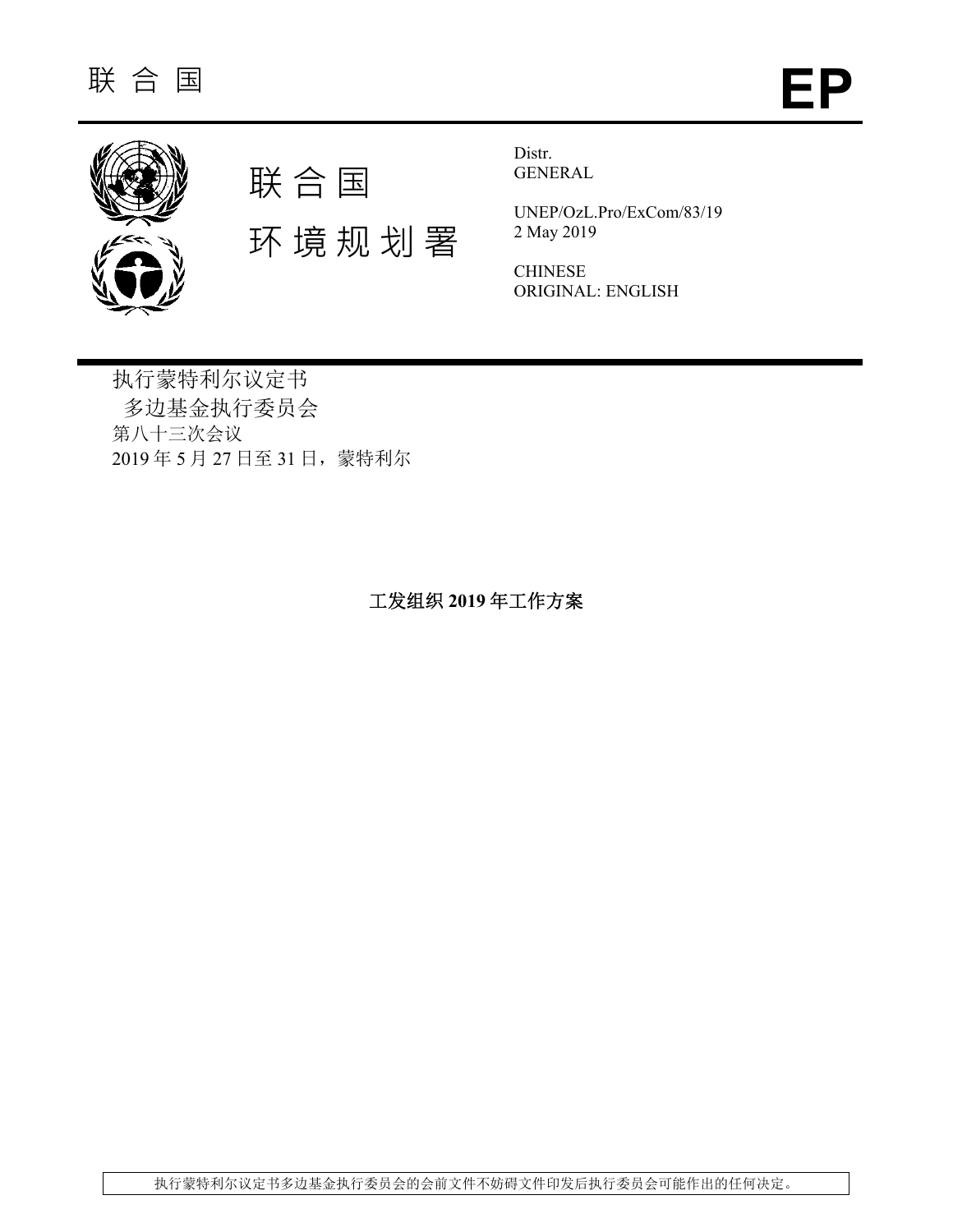# 基金秘书处的评论和建议

1. 工发组织请求执行委员会为表 1 所列其 2019 年工作方案,核准 192,500 美元,以及 13,475 美元的机构支助费用。提案见本文件附件。

### 表 **1**:工发组织 **2019** 年工作方案

| 国别                   | 活动/项目                       | 请拨数额    | (美<br>建议数额 |
|----------------------|-----------------------------|---------|------------|
|                      |                             | (美元)    | 元)         |
| A款: 建议一揽子核准的活动       |                             |         |            |
| A1 分款: 氟氯烃淘汰管理计划项目准备 |                             |         |            |
| 博茨瓦纳*                | 一项氟氯烃淘汰管理计划准备<br>(第二阶段)     | 15,000  | 15,000     |
| 缅甸*                  | 一项氟氯烃淘汰管理计划准备<br>(第二阶段)     | 10,000  | 10,000     |
| 尼加拉瓜*                | 一项氟氯烃淘汰管理计划准备<br>第二阶段)      | 10,000  | 10,000     |
| 尼日利亚**               | 一项氟氯烃淘汰管理计划准备<br>(第三阶段)     | 72,500  | 72,500     |
| 苏里南*                 | 一项氟氯烃淘汰管理计划准备<br>(第二阶段)     | 10,000  | 10,000     |
| 多哥*                  | 一项氟氯烃淘汰管理计划准备<br>(第二阶段)     | 20,000  | 20,000     |
| 赞比亚*                 | -项氟氯烃淘汰管理计划准备<br>〔第二阶段〕     | 10,000  | 10,000     |
|                      | 147,500                     | 147,500 |            |
|                      | 10,325                      | 10,325  |            |
|                      | A1 分款共计                     | 157,825 | 157,825    |
| A2 分款:               | 控制 HFC-23 副产品排放的项目准备        |         |            |
| 墨西哥                  | 在氟氯烃生产行业中控制 HFC-23 副产品排放的项目 | 45,000  | 45,000     |
|                      | 准备                          |         |            |
|                      | A2 分款小计                     | 45,000  | 45,000     |
|                      | 机构支助费用<br>(占项目准备的7%)        | 3,150   | 3,150      |
|                      | A2 分款共计                     | 48,150  | 48,150     |
|                      | (A1分款、A2分款)累计               | 205,975 | 205,975    |

\* 环境规划署作为牵头执行机构

\*\* 开发计划署作为牵头执行机构

# **A** 款**:** 建议一揽子核准的活动

# **A1** 分款:氟氯烃淘汰管理计划项目准备

### 项目说明

l

2. 工发组织作为合作执行机构,为表 1 中 A1 分款所列 6 个国家提出氟氯烃淘汰管理计划第 二阶段准备的申请,以及为尼日利亚提出氟氯烃淘汰管理计划第三阶段准备的申请。

3. 环境规划署作为牵头执行机构,提供表 1 中 A1 分款所列支持 6 个国家项目准备申请的活 动说明。每个国家的提案包括: 对所申请项目准备资金的合理说明; 各自氟氯烃淘汰管理计划第 一阶段的执行进展报告;以及潜在开展活动的清单和相应预算。环境规划署已在其 2019 年工作方 案中申请 145,000 美元外加机构支助费用<sup>1</sup> 。

<sup>1</sup> UNEP/OzL.Pro/ExCom/83/18 号文件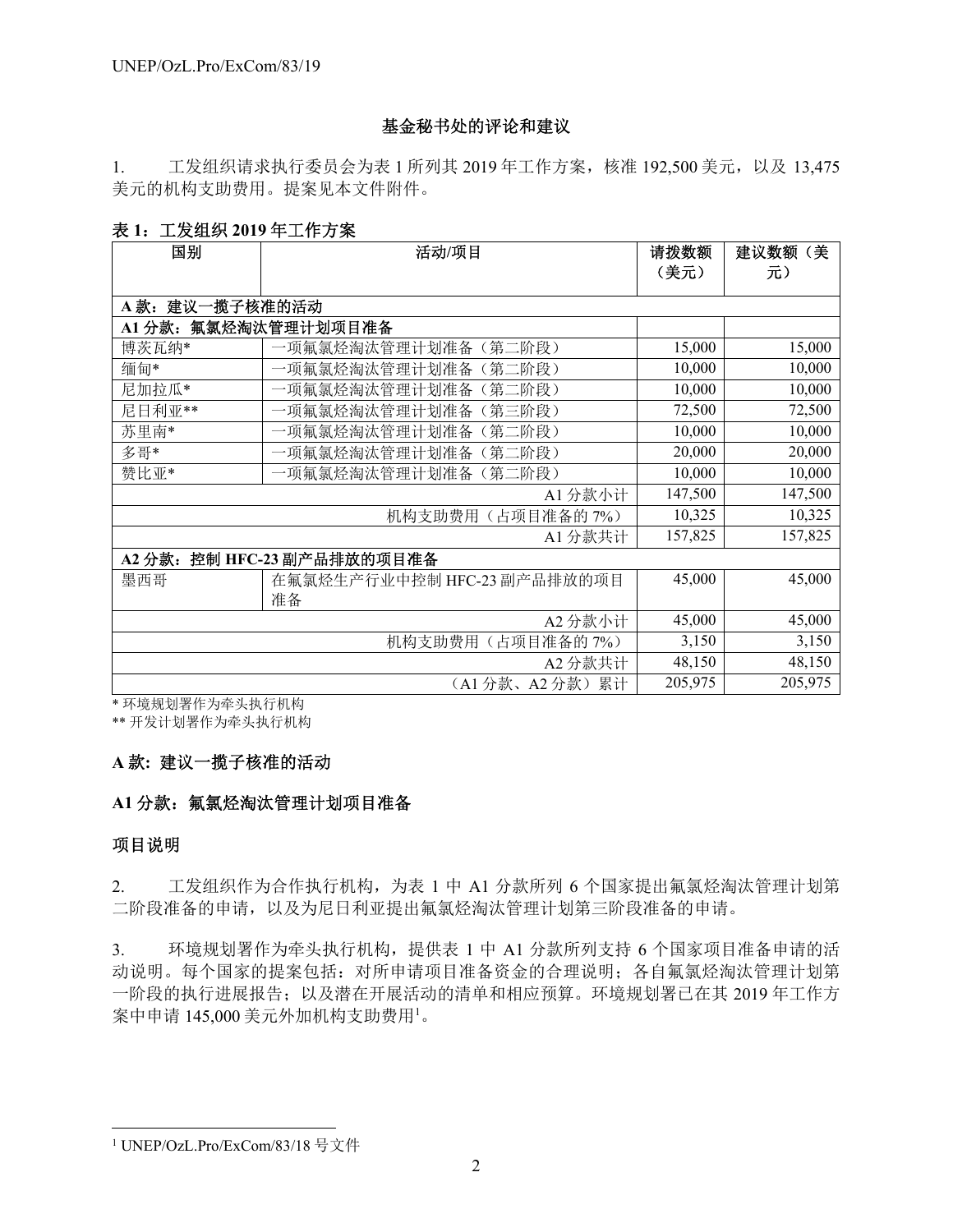4. 开发计划署作为牵头执行机构,提供尼日利亚项目准备活动的说明,包括其氟氯烃淘汰管 理计划第二阶段执行的最新情况说明。开发计划署已在其 2019 年工作方案中申请 22,500 美元外加 机构支助费用 $^2$ 。

### 秘书处的评论

5. 在审查这 7 项申请时,秘书处考虑到了第 71/42 号决定所载第 5 条国家氟氯烃淘汰管理计 划第二阶段准备的供资指南,依照核准的氟氯烃淘汰管理计划第一阶段和第二阶段(如尼日利亚 的情况),截至本文件编写时付款申请的执行情况,以及第 82/45(c)(ii)号决定。秘书处注意到对 每个国家的资金申请都符合第 71/42 号决定。

6. 关于对尼日利亚的申请,秘书处注意到在第八十二次会议上,执行委员会同意对于氟氯烃 淘汰管理计划第二阶段超越 2020 年的国家,将氟氯烃淘汰管理计划第三阶段项目准备纳入 2019- 2022 年综合业务计划,但有一项了解,即项目准备申请将不得早于氟氯烃淘汰管理计划第二阶段 终止日期两年提交3。尽管尼日利亚的申请早于第二阶段终止日期两年提交4, 注意到第二阶段核 准时就了解这项核准并不排除尼日利亚在 2020 年之前提交氟氯烃淘汰管理计划第三阶段5。相应 地,项目准备申请就提交于第八十三次会议。

### 秘书处的建议

7. 秘书处建议依照表 1 中 A1 分款所示资金水平,一揽子核准工发组织为博茨瓦纳、缅甸、 尼加拉瓜、苏里南、多哥和赞比亚提出的氟氯烃淘汰管理计划第二阶段项目准备以及为尼日利亚 提出的氟氯烃淘汰管理计划第三阶段项目准备的申请。

### **A2** 分款:控制 **HFC-23** 副产品排放的项目准备

#### 项目说明

8. 工发组织为墨西哥控制氟氯烃生产行业 HFC-23 副产品排放的项目准备提交了一项资金申 请,如上表 1 中 A2 分款所列。项目准备申请的详细信息载于附属于本文件的工发组织提案的第 2 款。

### 秘书处的评论

9. 秘书处注意到此项资金申请(50,000 美元)高于过去类似项目准备申请核准的资金(即每 企业 30,000 美元),并要求工发组织提供支持信息。工发组织澄清此项目准备需要专家具备与 HFC-23 排放、监测、控制和销毁相关的经验和技术知识,而消费行业氟氯烃投资项目准备则不需 要。

10. 商议后,同意将资金调整为 45,000 美元。

l

<sup>2</sup> UNEP/OzL.Pro/ExCom/83/17 号文件

<sup>3</sup> 第 82/45(c)(ii)号决定

<sup>4</sup> 2024 年 12 月 31 日

<sup>5</sup> 第 81/40(c)号决定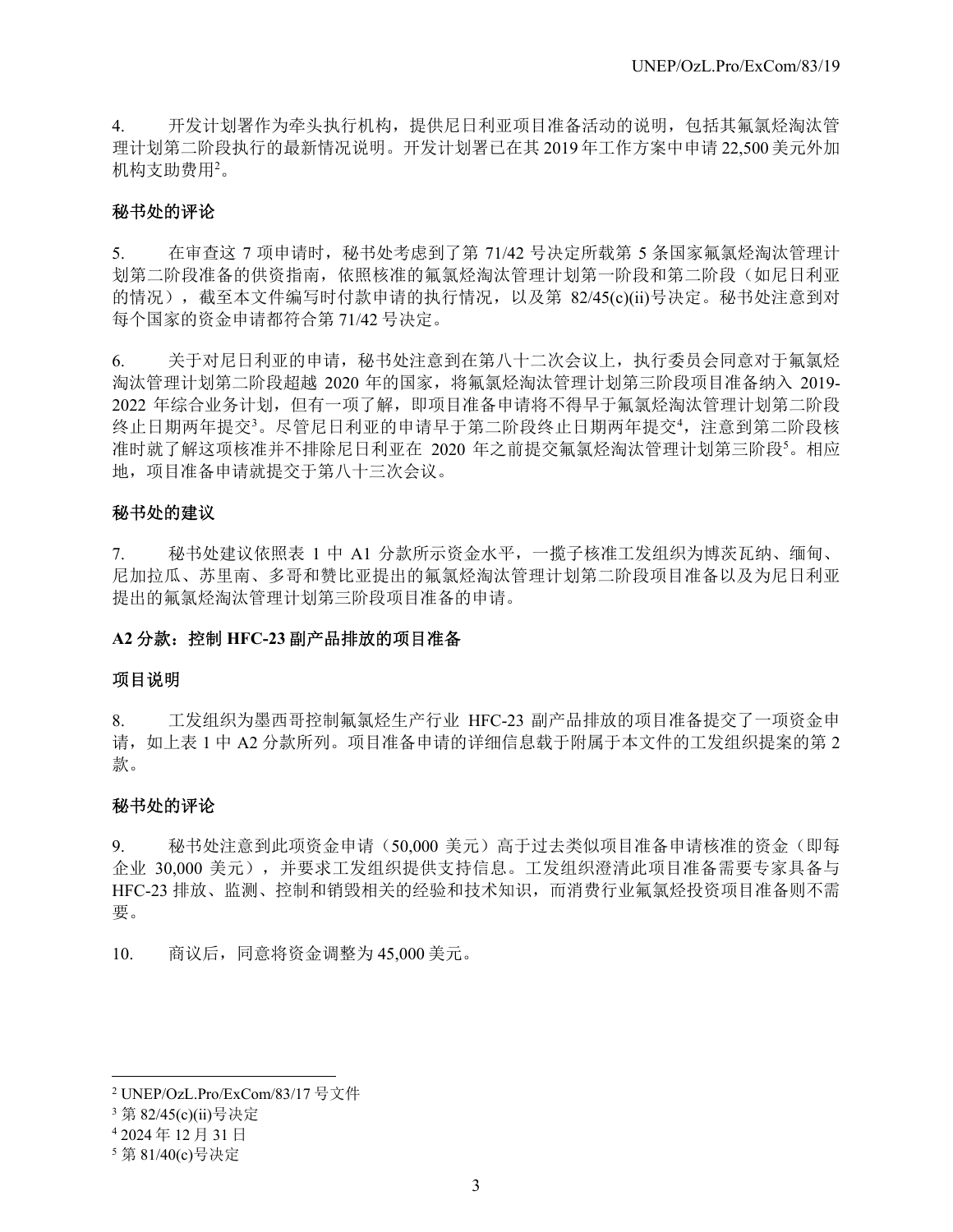# 秘书处的建议

11. 秘书处建议一揽子核准上表 1 中 A2 分款所列墨西哥氟氯烃生产行业控制 HFC-23 副产品排 放的项目准备申请。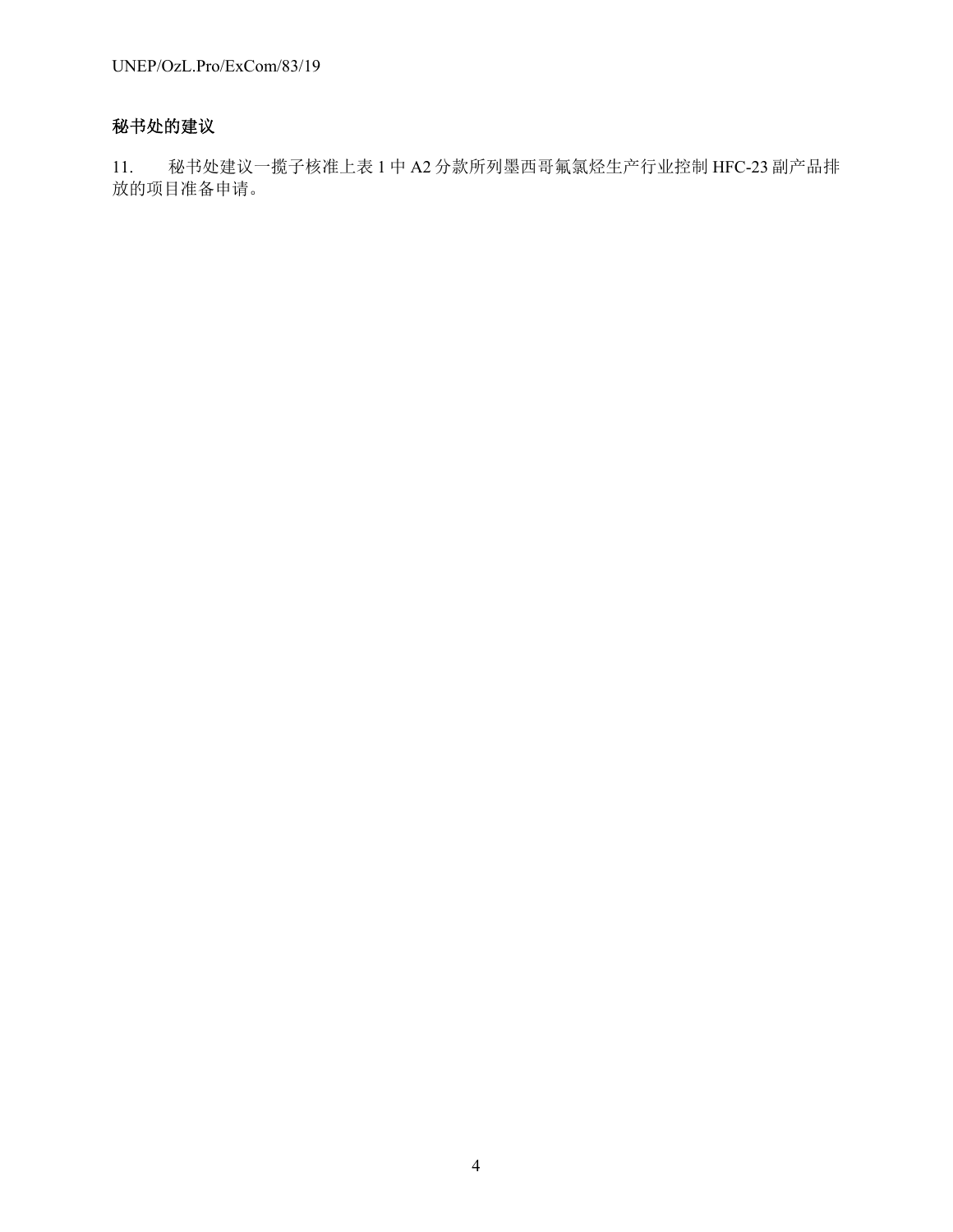

# **UNITED NATIONS INDUSTRIAL DEVELOPMENT ORGANIZATION**

83 rd Executive Committee of the Multilateral Fund for the Implementation of the Montreal Protocol

**UNIDO Work Programme**

**83 rd Meeting of the Executive Committee**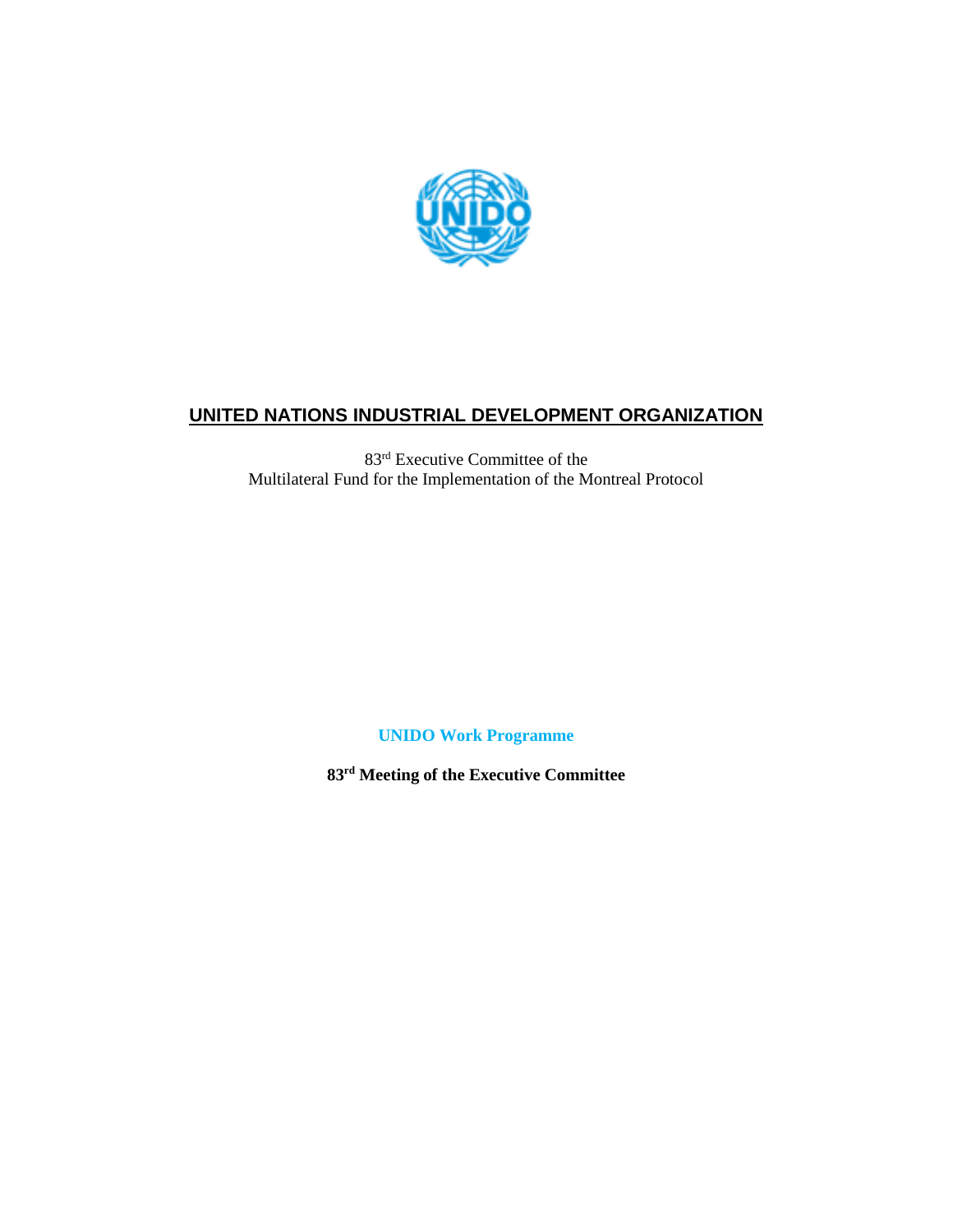## **Introduction**

The UNIDO Work Programme for the consideration of the  $83<sup>rd</sup>$  Meeting of the Executive Committee (ExCom) of the Multilateral Fund (MLF) has been prepared following the Government requests as well as based on ongoing and planned activities. The Work Programme will support the implementation of UNIDO's three year Rolling Business Plan 2019-2021.

The 83<sup>rd</sup> UNIDO WP is addressing preparatory assistance requests and requests for extension of the duration of the Enabling activities for HFC phase-down.

Preparatory Assistance is submitted for the 83<sup>rd</sup> Executive Committee Meeting consideration for Mexico for the country compliance with paragraphs 6 and 7 of Article 2J of the Montreal Protocol. Furthermore, preparatory assistance is submitted for Botswana, Myanmar, Nicaragua, Suriname, Togo and Zambia to enable the countries to overview and update data necessary for the launch and implementation of HPMP Stage II. Also, preparatory assistance is submitted for the 83rd Executive Committee Meeting consideration for Nigeria to enable the country to overview and update data necessary for the launch and implementation of HPMP Stage III.

As per decision 81/31(a), Enabling activities for HFC phase-down were approved with a duration of 18 months, however if needed, that period can be extended for additional 12 months, when an official request is submitted. UNIDO has received official letters from Armenia, Bosnia and Herzegovina, Burkina Faso, Cameroon, Chile, the Congo, the Gambia, Macedonia, Mexico, Serbia, Somalia, Sudan, Tunisia, Turkey and Uruguay, requesting the duration of the implementation period to be extended for additional 12 months. The reasons for the extensions are provided in Section 3.

The UNIDO Work Programme Amendment for the consideration of the 83<sup>rd</sup> ExCom Meeting comprises the following sections:

- **Section 1**: Consolidated list of activities foreseen for the above requests by project types and country;
- **Section 2**: Project concepts indicating details and funding requirements;
- **Section 3**: Requests for extension of the duration of the Enabling activities for HFC phase down.

Funding is requested as follows:

 $\overline{a}$ 

- Preparatory Assistance for compliance with paragraphs 6 and 7 of Article 2J of the Montreal Protocol for Mexico amounting to US\$ 48,150 (including US\$ 3,150 representing 7.0% A.S.C.);
- Preparatory assistance funding for HPMP Stage II in Botswana, Myanmar, Nicaragua, Suriname, Togo and Zambia and for HPMP Stage III for Nigeria<sup>6</sup> amounting to US\$ 157,825 (including US\$ 10,325 representing 7.0 % A.S.C);

**Total: US\$ 205,975 (including US\$ 13,475 agency support cost).**

<sup>6</sup> The Project Concepts for Botswana, Myanmar, Nicaragua, Suriname, Togo and Zambia are included in the Lead Agency (UN Environment) Work Programme. The Project Concept for Nigeria is included in the Lead Agency (UNDP) Work Programme.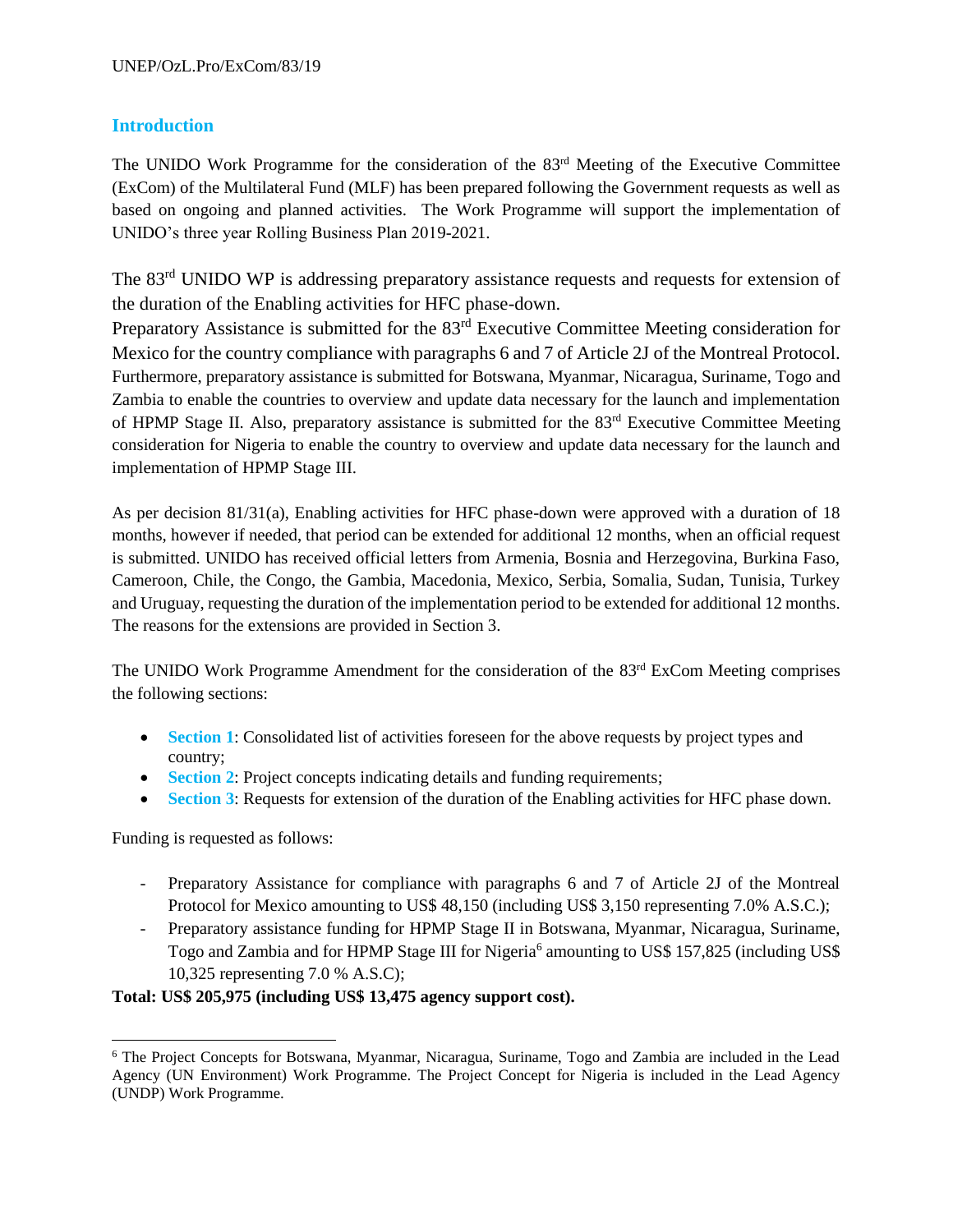# **SECTION 1**

| Country   | <b>MLF</b><br><b>HCFC</b><br><b>Status</b> | <b>Type</b> | <b>Substance</b> | <b>Sector and</b><br><b>Sub-Sector</b> | <b>Title of Project</b>                                                                                | <b>Total</b><br>amount<br><b>USD</b> | A.S.C. | <b>Total</b><br>(incl<br>ASC)<br><b>USD</b> | A.S.C.<br>$\frac{0}{0}$ | P.D. | <b>Remarks</b>                                                                                       |
|-----------|--------------------------------------------|-------------|------------------|----------------------------------------|--------------------------------------------------------------------------------------------------------|--------------------------------------|--------|---------------------------------------------|-------------------------|------|------------------------------------------------------------------------------------------------------|
|           |                                            |             |                  |                                        | Preparatory Assistance for compliance with paragraphs 6 and 7 of Article 2J of the Montreal Protocol   |                                      |        |                                             |                         |      |                                                                                                      |
| Mexico    | Non-<br><b>LVC</b>                         | PRP         | <b>HFC-23</b>    | Production                             | Project preparation for the control of<br>HFC-23 by-product emissions in the<br>HCFC production sector | 45,000                               | 3,150  | 48,150                                      | 7%                      | 12   |                                                                                                      |
|           |                                            |             |                  | <b>SUBTOTAL</b>                        |                                                                                                        | 45,000                               | 3,150  | 48,150                                      |                         |      |                                                                                                      |
|           |                                            |             |                  |                                        | <b>Preparatory Assistance for HPMP</b>                                                                 |                                      |        |                                             |                         |      |                                                                                                      |
| Botswana  | Non-<br><b>LVC</b>                         | <b>PRP</b>  | HCFC-22          | REF-Servicing                          | Preparation of Stage II HPMP                                                                           | 15,000                               | 1,050  | 16,050                                      | 7%                      | 24   | In cooperation with<br>UN Environment.<br>Concept<br>is<br>submitted by<br><b>UN</b><br>Environment. |
| Myanmar   | <b>LVC</b>                                 | <b>PRP</b>  | HCFC-22          | REF-Servicing                          | Preparation of Stage II HPMP                                                                           | 10,000                               | 700    | 10,700                                      | 7%                      | 24   | In cooperation with<br>UN Environment.<br>Concept<br>is<br>submitted by<br><b>UN</b><br>Environment. |
| Nicaragua | <b>LVC</b>                                 | <b>PRP</b>  | HCFC-22          | REF-Servicing                          | Preparation of Stage II HPMP                                                                           | 10,000                               | 700    | 10,700                                      | 7%                      | 24   | In cooperation with<br>UN Environment.<br>Concept<br>is<br>submitted by<br><b>UN</b><br>Environment. |
| Nigeria   | <b>LVC</b>                                 | <b>PRP</b>  | HCFC-22          | REF-Servicing                          | Preparation of Stage III HPMP                                                                          | 72,500                               | 5,075  | 77,575                                      | 7%                      | 24   | In cooperation with<br>UNDP. Concept is<br>submitted<br>by<br>UNDP.                                  |
| Suriname  | <b>LVC</b>                                 | <b>PRP</b>  | HCFC-22          | REF-Servicing                          | Preparation of Stage II HPMP                                                                           | 10,000                               | 700    | 10,700                                      | 7%                      | 24   | In cooperation with<br>UN Environment.<br>Concept<br>is<br>submitted by<br><b>UN</b><br>Environment. |
| Togo      | <b>LVC</b>                                 | PRP         | HCFC-22          | REF-Servicing                          | Preparation of Stage II HPMP                                                                           | 20,000                               | 1,400  | 21,400                                      | 7%                      | 24   | In cooperation with<br>UN Environment.                                                               |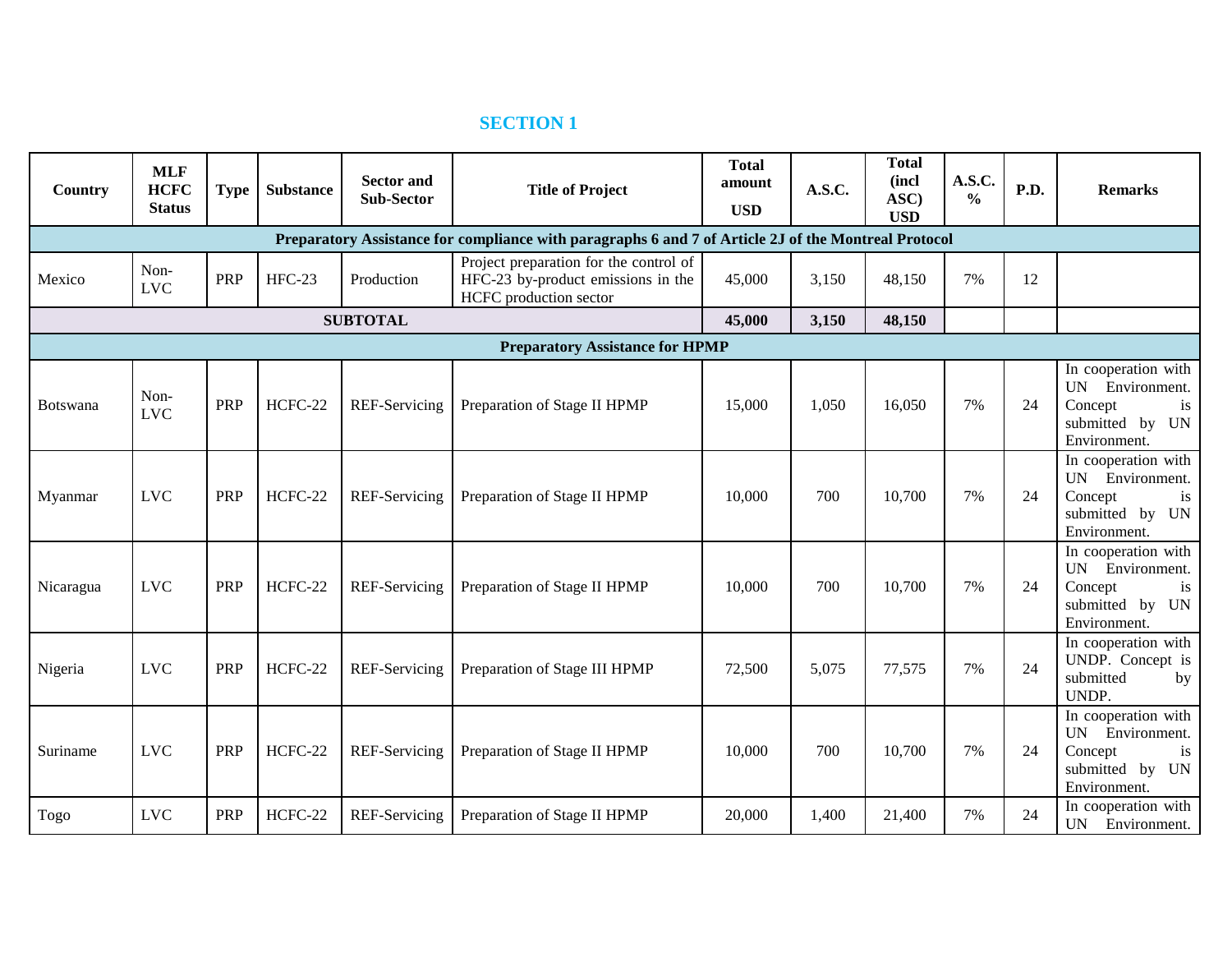| <b>Country</b>     | <b>MLF</b><br><b>HCFC</b><br><b>Status</b> | <b>Type</b> | <b>Substance</b> | <b>Sector and</b><br><b>Sub-Sector</b> | <b>Title of Project</b>      | <b>Total</b><br>amount<br><b>USD</b> | A.S.C.  | <b>Total</b><br>(incl<br>ASC)<br><b>USD</b> | A.S.C.<br>$\frac{0}{0}$ | P.D. | <b>Remarks</b>                                                                                                   |
|--------------------|--------------------------------------------|-------------|------------------|----------------------------------------|------------------------------|--------------------------------------|---------|---------------------------------------------|-------------------------|------|------------------------------------------------------------------------------------------------------------------|
|                    |                                            |             |                  |                                        |                              |                                      |         |                                             |                         |      | is<br>Concept<br>by UN<br>submitted<br>Environment.                                                              |
| Zambia             | <b>LVC</b>                                 | PRP         | HCFC-22          | REF-Servicing                          | Preparation of Stage II HPMP | 10,000                               | 700     | 10,700                                      | 7%                      | 24   | In cooperation with<br>Environment.<br><b>UN</b><br>$\mathbf{1}$ s<br>Concept<br>submitted by UN<br>Environment. |
| <b>SUBTOTAL</b>    |                                            |             |                  |                                        |                              | 147,500                              | 10,325  | 157,825                                     |                         |      |                                                                                                                  |
| <b>GRAND TOTAL</b> |                                            |             |                  |                                        | 192,500                      | 13,475                               | 205,975 |                                             |                         |      |                                                                                                                  |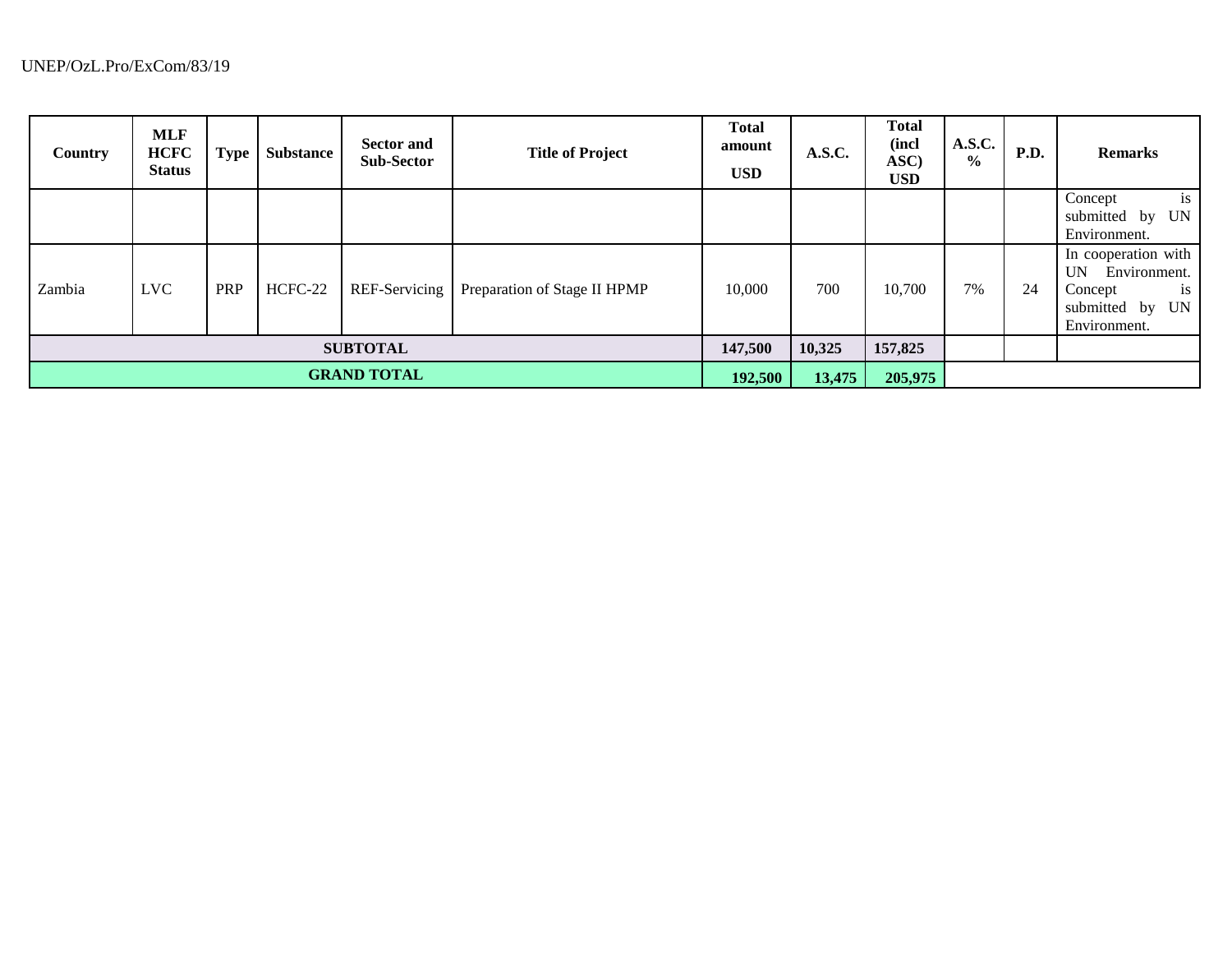## **SECTION 2**

### **Project Concept**

| Country:                          | Mexico                                                                                              |
|-----------------------------------|-----------------------------------------------------------------------------------------------------|
| <b>Title:</b>                     | Project preparation for the control of HFC-23 by-product emissions in the HCFC<br>production sector |
| <b>Project Duration:</b>          | 12 months                                                                                           |
| <b>Project Budget:</b>            | US\$ 45,000 (excl. 7% Agency Support Costs)                                                         |
| <b>Implementing Agency: UNIDO</b> |                                                                                                     |
| <b>Coordinating Agency:</b>       | National Ozone Unit, Environmental and Natural Resources Secretariat<br>(SEMARNAT)                  |

### **Project Summary**

At the 28<sup>th</sup> Meeting of the Parties to the Montreal Protocol on Substances that Deplete the Ozone Layer, held in Kigali in October 2016, the Parties agreed to phase down HFCs. The Kigali Amendment entered into force on 1 January 2019, since more than twenty instruments of ratification, acceptance or approval of the Amendment have been deposited before that date by States or regional economic integration organizations that are Parties to the Montreal Protocol on Substances that Deplete the Ozone Layer. The Government of Mexico ratified the Kigali Amendment on 25 September 2018 through Approval.

The Government of Mexico is currently implementing its Stage II HCFC Phase-out Management Plan (HPMP) in the consumption sector that help the Government of Mexico to reach compliance with her targets agreed with the Multilateral Fund, which are stricter than the MP phase-out schedule. Mexico agreed to 35% reduction by 2018, 50% reduction by 2020 and 67.5% reduction in 2022. Stage II HPMP focuses on the complete phase-out of HCFC-141b consumption in all sectors as well as on the further reduction of HCFC-22 consumption in the service and aerosol/solvent sectors.

Mexico is one of the few countries with an established ODS production facility. The only producer of HCFC-22 in Mexico is CYDSA, Quimobasicos. The company has two production lines, which in the past produced CFC-11 and CFC-12 as well as HCFC-22.

As per the approved HPMPs for Mexico, "*production of HCFCs will be strictly monitored and regulated through temporary measures and the import/export quota system. The yearly monitoring will be carried out through the licensing and quota system and verification site visits to be undertaken by independent international experts*", to verify that the annual HCFC production levels were in line with the Montreal Protocol control targets.

However, except for annual monitoring, Mexico did not receive financial support from the Multilateral Fund for the reduction of HCFC-22 in the production sector.

The Office of the National Ozone Unit (NOU) in Mexico is under the direct supervision of the General Direction of Air Quality Management and by the Vice Minister for Environmental Protection of SEMARNAT (Ministry of Environment); this enables the central authority for environment to direct the policies, strategies and priorities for the ODSs phase-out as an integrated component of the environmental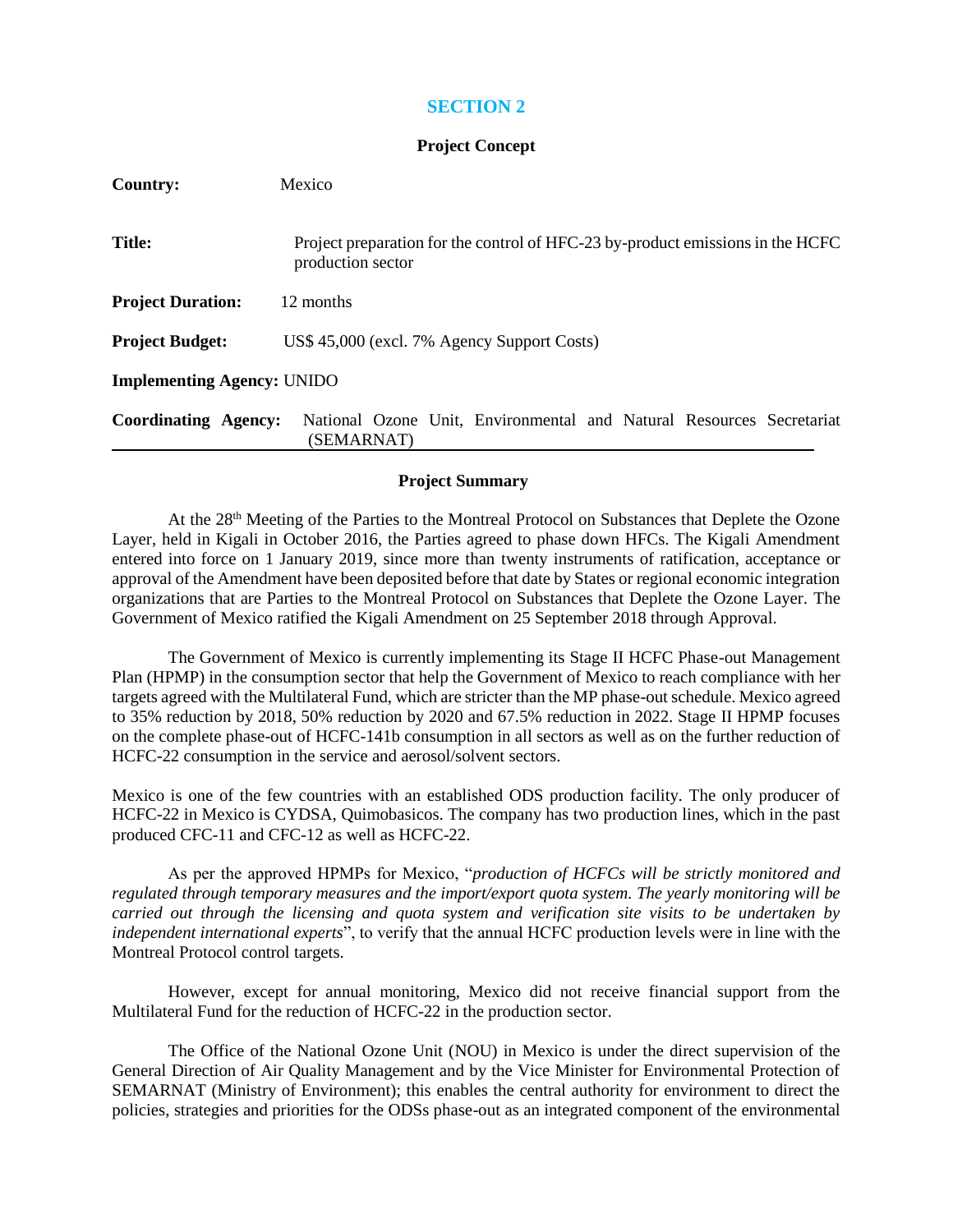policies of México. The NOU is the focal point for Montreal Protocol activities and mainly coordinates the whole Montreal Protocol programme in the country and prepares the basis for legislative and regulatory measures to be adopted by the responsible government authorities with an emphasis on the HCFC phaseout and HFC phase-down targets.

The NOU is also responsible for monitoring the ODS import and consumption data and has for this purpose developed the Information and Monitoring System (SISSAO).

#### Past and Current management practices for HFC-23 by-product control in Mexico.

The Company Quimobásicos S.A de C.V. was founded in 1961 in Monterrey city as part of the CYDSA Group in a strategic alliance with Honeywell, with the main objective of manufacturing and commercializing fluorocarbon refrigerant gases under the Genetron® brand for national consumption and exports to Center, South America and the Caribbean.

During its first 28 years produced essentially CFC, while in the period from 1989 to 2005 the company produced CFC (R-12 and R-11) and HCFC R-22 alternately.

Difluorochloromethane (HCFC-22) is produced by reacting chloroform (CHCl3) and anhydrous hydrogen fluoride (HF); such reaction produces predominantly HCFC-22 with small amounts of HFC-23, an undesirable by-product. HFC-23 generation ratio varies between 1.78% and 3.44 on a weight basis. Regarding the specific case of Quimobásicos, the average generation ratio reported has been 2.44%, which means 24.4 kg of HFC-23 are produced by every tonne of HCFC-22. [Figure I](#page-9-0) illustrates the historical production of HCFC-22 and the respective emissions of HFC-23 in CO2e [\(Figure II\)](#page-9-1).

<span id="page-9-0"></span>

#### **Figure I Historical HCFC-22 production in Mexico (tonnes)**

2007-2010 CORRESPOND TO THE CDM PERIOD SOURCE: SISSAO MEXICO, 2018.

<span id="page-9-1"></span>As it is shown, the highest levels of production took place in the period from 2005 to 2014, with 2007 and 2008 as the top production years with 14 thousand tons per year, which fell within the CDM project, where the emissions of line 1 were controlled with the plasma equipment.

#### **Figure II Historical HFC-23 emissions in Mexico**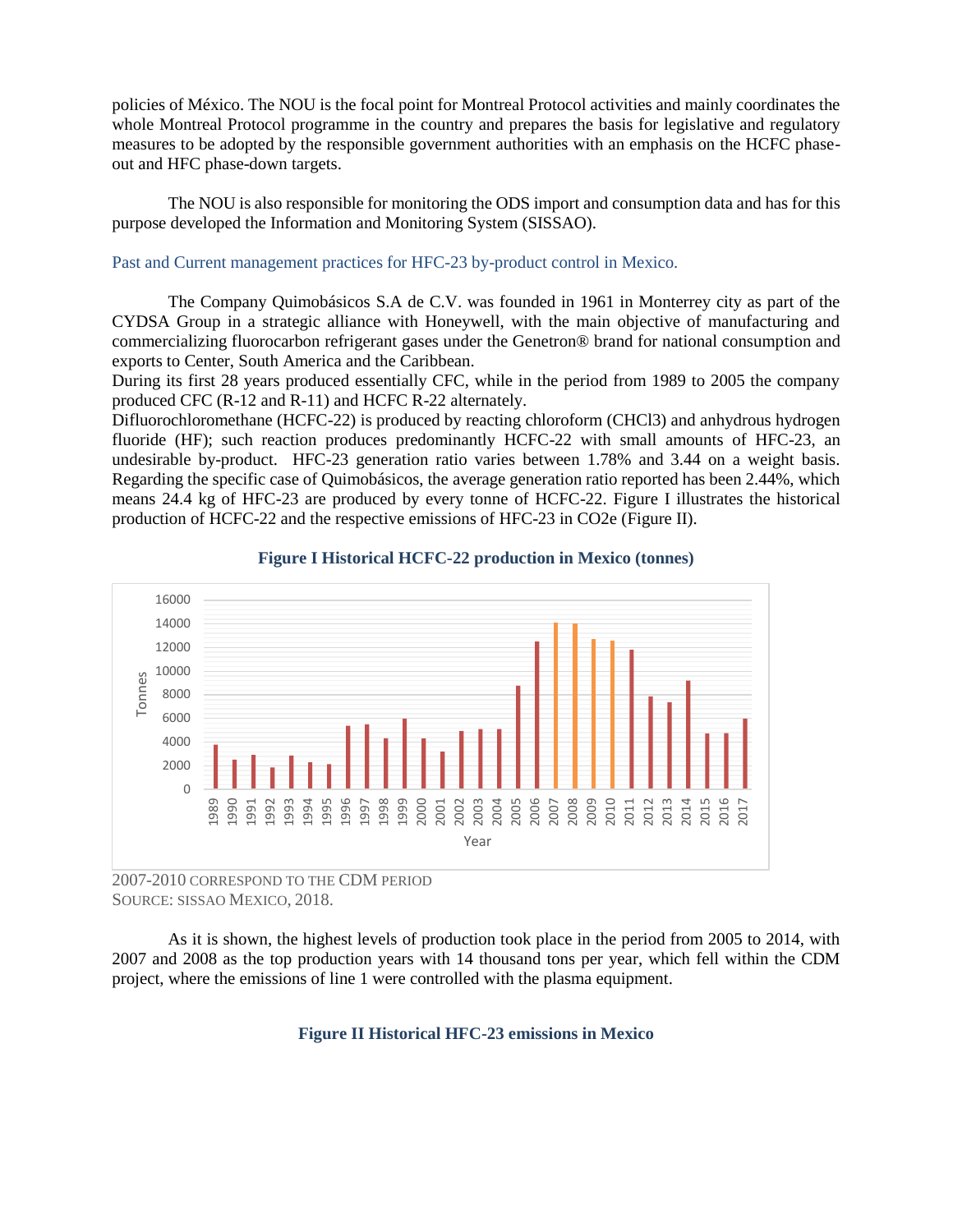

2007-2010 REFER TO THE CDM PERIOD ESTIMATE BASED ON HCFC-22 PRODUCTION, 2018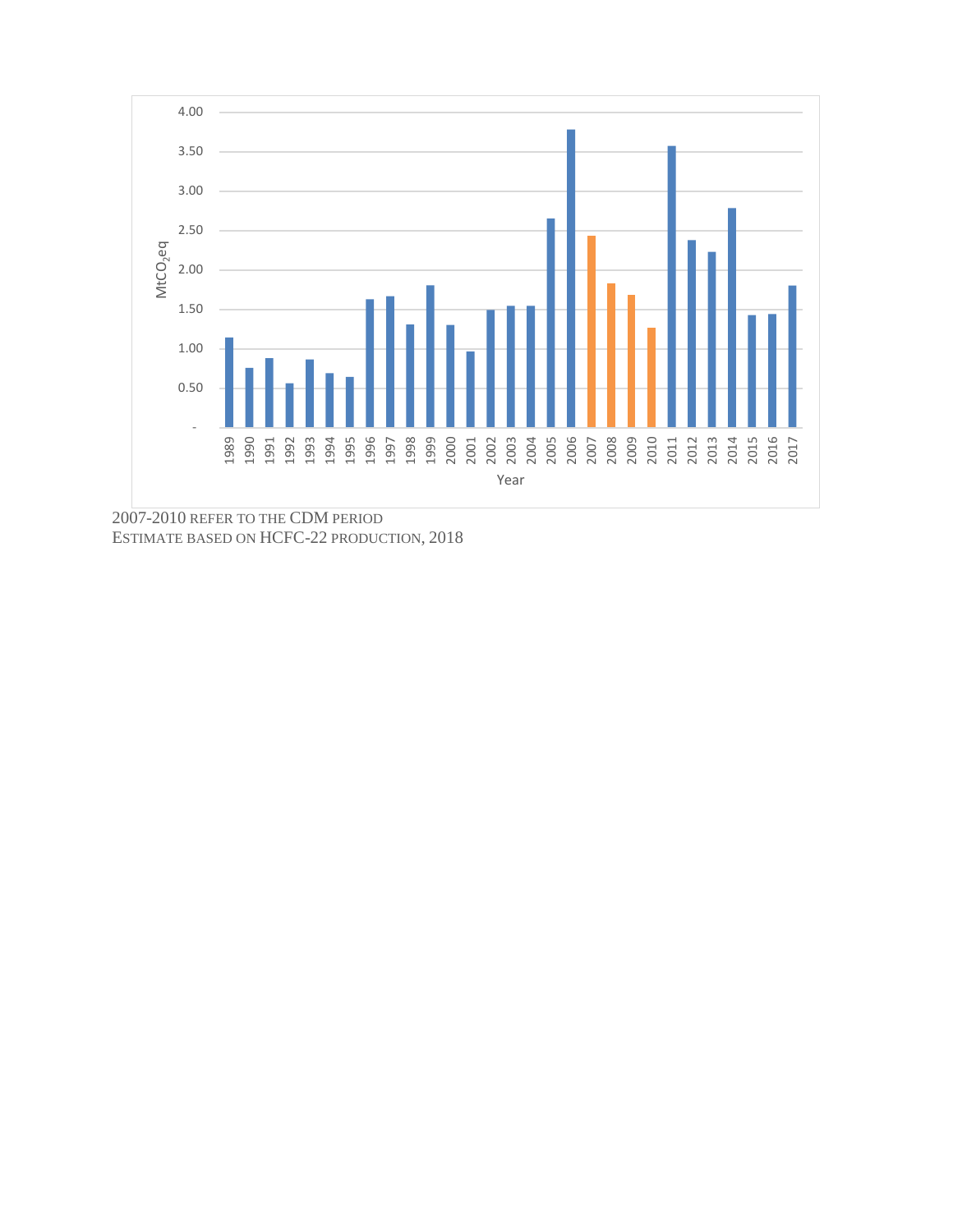### **Project Preparation in order to comply with the Kigali Amendment**

As per Paragraph 6 of Article 2 J of the amended Montreal Protocol (after Kigali), "*Each Party manufacturing Annex C, Group I, or Annex F substances shall ensure that for the twelve-month period commencing on 1 January 2020, and in each twelve-month period thereafter, its emissions of Annex F, Group II, substances generated in each production facility that manufactures Annex C, Group I, or Annex F substances are destroyed to the extent practicable using technology approved by the Parties in the same twelve-month period.* "

In line with Paragraph 7 of Article 2 J of the amended Montreal Protocol (after Kigali): "*Each Party shall ensure that any destruction of Annex F, Group II, substances generated by facilities that produce Annex C, Group I, or Annex F substances shall occur only by technologies approved by the Parties.*"

In order to comply with Paragraphs 6 and 7 of Article 2J of the Montreal Protocol, the Government of Mexico requested UNIDO to submit a project preparation request to the 83rd Meeting of the Executive Committee, which would allow the preparation of a project for submission to the 84<sup>th</sup> Meeting of the Executive Committee to control the HFC-23 by-product emissions from 1 January 2020.

| <b>Item</b>                                                                                     | Cost<br>US\$ |
|-------------------------------------------------------------------------------------------------|--------------|
| Sub-Contract for the data collection, verification and preparation of HFC-23 control<br>options | 25,000       |
| International consultant for project preparation                                                | 13,000       |
| <b>Travel Costs</b>                                                                             | 7,000        |
| <b>TOTAL</b>                                                                                    | 45,000       |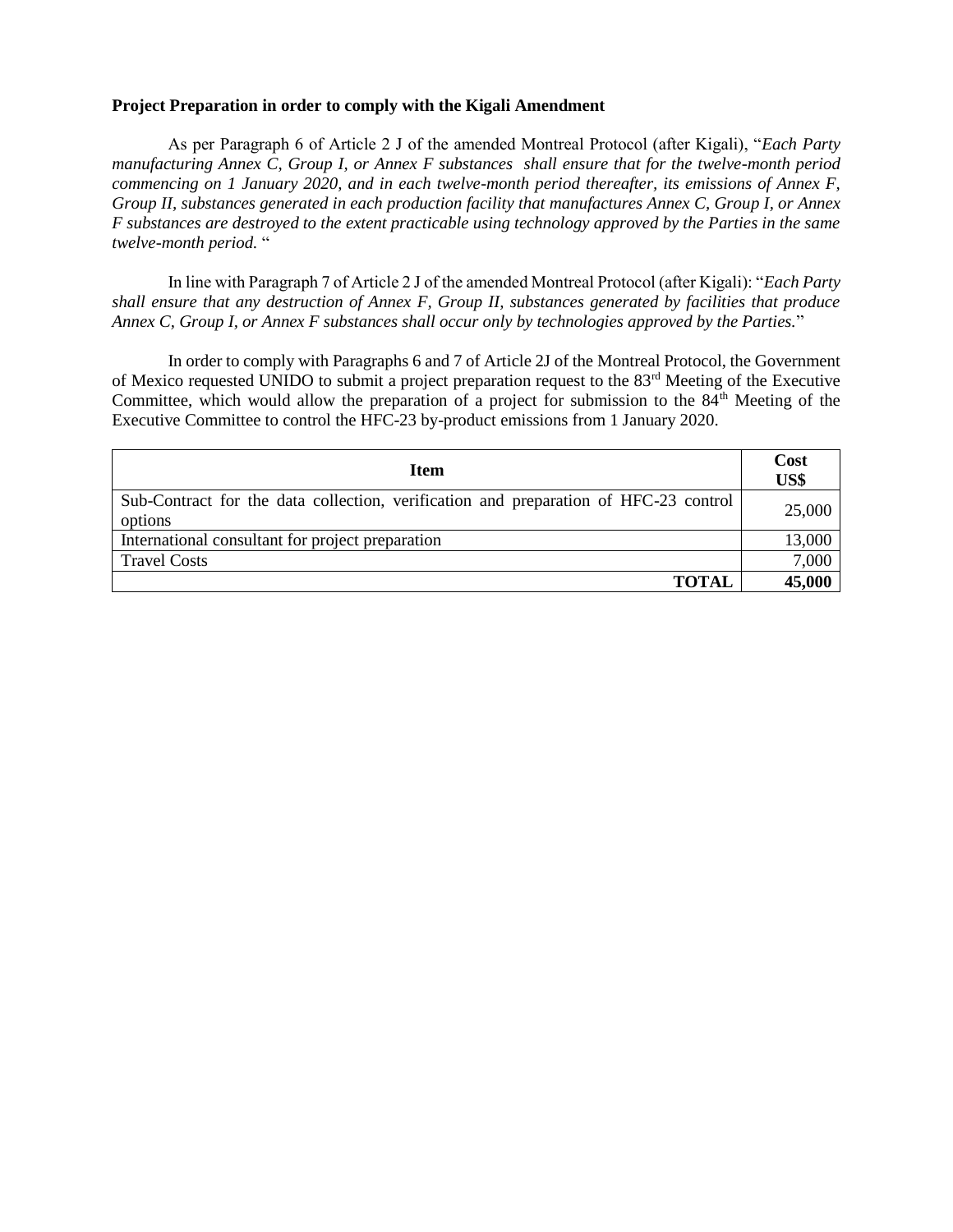# **SECTION 3**

|                |                                        | <b>Extension</b> |                                                                                                    | <b>Official request</b> |
|----------------|----------------------------------------|------------------|----------------------------------------------------------------------------------------------------|-------------------------|
| <b>Country</b> | <b>Project Title</b>                   | <b>Duration</b>  | <b>Reason for extending the duration</b>                                                           | extension<br>for        |
|                |                                        | (months)         |                                                                                                    | received?               |
|                |                                        |                  | Armenia ratified the Kigali Amendment on 27 March 2019, and the main reason                        | Yes                     |
|                |                                        |                  | for requesting extension is to have sufficient time to implement the follow up                     |                         |
|                |                                        |                  | activities related to the amendments to the Law and by-laws to cover HFCs, and                     |                         |
|                |                                        |                  | the various awareness raising activities. A delay also occurred in contracting the                 |                         |
|                |                                        |                  | company for the upgrade of the E-licensing system to include HFCs. Special                         |                         |
|                |                                        |                  | focus is paid to the energy-efficiency issues and once the KA ratification enters                  |                         |
|                | Enabling activities for HFC phase-down |                  | in to force (when the instrument of ratification is duly deposited), a series of                   |                         |
| Armenia        | $(ARM/SEV/80/TAS/01+)$                 | 12               | workshops related to the energy efficiency in HVACR sector will be organized                       |                         |
|                |                                        |                  | for end-users, importers, and RAC technicians. For the next 12 months,                             |                         |
|                |                                        |                  | Armenia will focus on the following activities:                                                    |                         |
|                |                                        |                  | Legal framework amendments;<br>$\bullet$                                                           |                         |
|                |                                        |                  | Upgrade of the e-licensing system;<br>$\bullet$                                                    |                         |
|                |                                        |                  | Energy-efficiency activities related to the HVACR sector; and                                      |                         |
|                |                                        |                  | Publication of relevant materials.                                                                 |                         |
| Bosnia and     | Enabling activities for HFC phase-down | 12               | The country requested extension of the project due to the required follow up for                   | Yes                     |
| Herzegovina    | $(BHE/SEV/80/TAS/01+)$                 |                  | the ratification with the relevant stakeholders.                                                   |                         |
|                | Enabling activities for HFC phase-down | 12               | The extension is requested in order to give sufficient time to ensure proper and                   | Yes                     |
|                | (BKF/SEV/80/TAS/01+)                   |                  | adequate execution of all activities, without impacting the implementation of                      |                         |
|                |                                        |                  | the HPMP. Progress made so far and remaining activities are as follows:                            |                         |
|                |                                        |                  | Review of codes and standards: Burkina Faso utilizes a ten digit HS code                           |                         |
|                |                                        |                  | with the four last digits all showing zeros for the HFCs. The proposal is to use                   |                         |
|                |                                        |                  | digits 7 and 8 to differentiate the HFCs similar to the CN code in Europe. A                       |                         |
|                |                                        |                  | proposal to make this change a regional change through the CEDEAO is pre-                          |                         |
|                |                                        |                  | mature at present.<br>Burkina Faso passed a law in 2018 adding HFCs to the controlled<br>$\bullet$ |                         |
|                |                                        |                  | substances. Adding to the quota system is in progress.                                             |                         |
|                |                                        |                  | The National mechanism used for ODS reporting is at the moment manual                              |                         |
|                |                                        |                  | and a new electronic system will be introduced in 2020. Customs will be added                      |                         |
|                |                                        |                  | to the system to facilitate reporting.                                                             |                         |
|                |                                        |                  | Assessment of the refrigeration and air-conditioning (RAC) servicing                               |                         |
|                |                                        |                  | sector (formal and informal sector) is in progress.                                                |                         |
|                |                                        |                  | Identification of appropriate policies to facilitate the phase-down of HFCs                        |                         |
|                |                                        |                  | and the introduction of low-GWP non-ODS alternative technologies:                                  |                         |
| Burkina        |                                        |                  | Discussions in progress with the ozone office regarding the use of low-GWP                         |                         |
| Faso           |                                        |                  | alternatives.                                                                                      |                         |
|                | Enabling activities for HFC phase-down | 12               | The ratification process of the Kigali amendment has been initiated, however it                    | Yes                     |
|                | $(CMR/SEV/80/TAS/01+)$                 |                  | is a long process that needs to be supported in the framework of the Enabling                      |                         |
| Cameroon       |                                        |                  | Activities and it won't be completed by the initially planned completion date of                   |                         |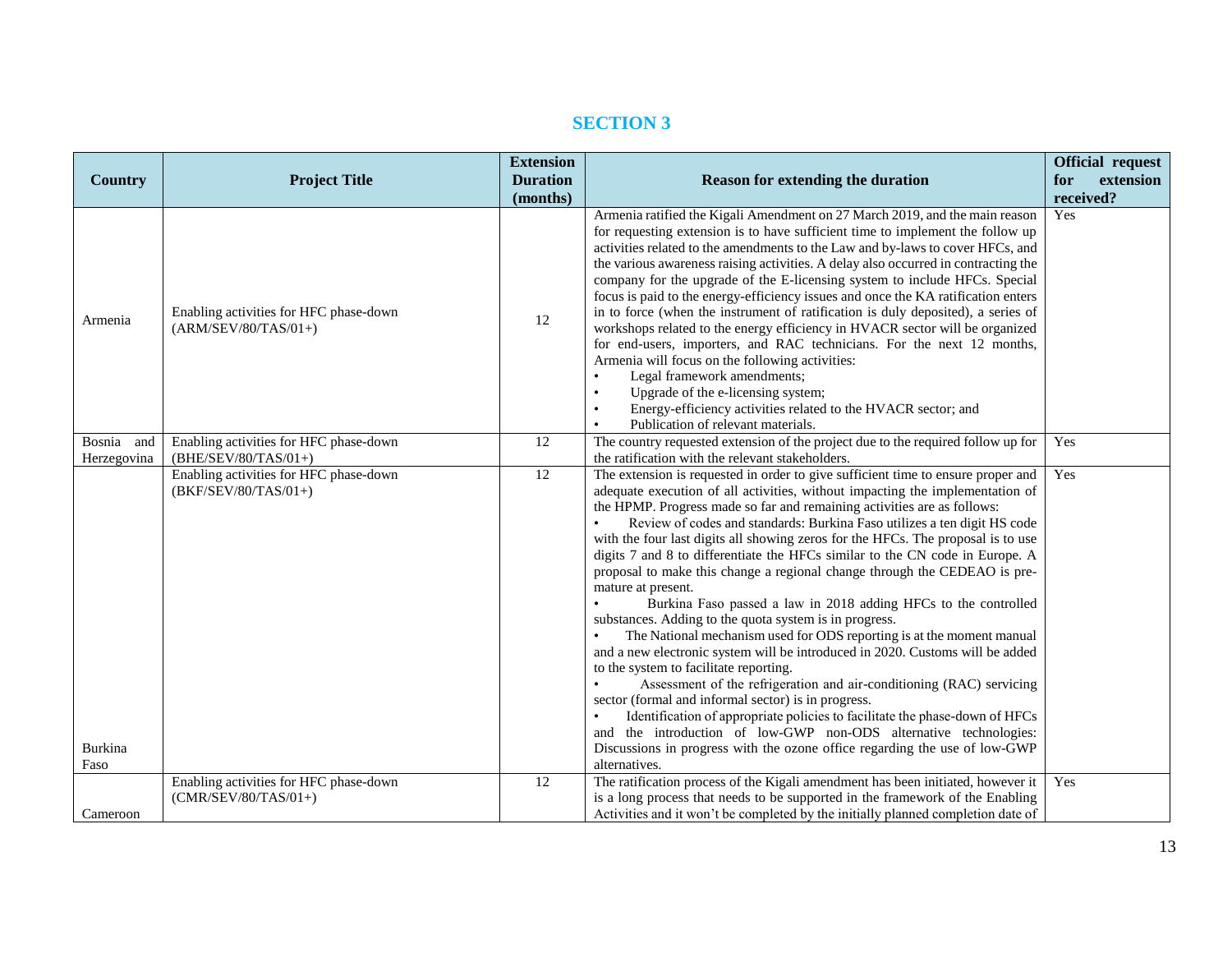|                |                                                                  | <b>Extension</b> |                                                                                                                                                                   | <b>Official request</b> |
|----------------|------------------------------------------------------------------|------------------|-------------------------------------------------------------------------------------------------------------------------------------------------------------------|-------------------------|
| <b>Country</b> | <b>Project Title</b>                                             | <b>Duration</b>  | <b>Reason for extending the duration</b>                                                                                                                          | extension<br>for        |
|                |                                                                  | (months)         |                                                                                                                                                                   | received?               |
|                |                                                                  |                  | the project. In addition, some activities, such as the updating of the customs                                                                                    |                         |
|                |                                                                  |                  | code system, have had a late start as the consultant could be on board only                                                                                       |                         |
|                | Enabling activities for HFC phase-down                           | $\overline{12}$  | recently.<br>The extension is requested to advance the actions planned under UNIDO's                                                                              | Yes                     |
|                | (CHI/SEV/80/TAS/02+)                                             |                  | component, considering that some activities needed the necessary coordination                                                                                     |                         |
|                |                                                                  |                  | for their development at the national level and to align with the general timetable                                                                               |                         |
| Chile          |                                                                  |                  | agreed with the NOU and the implementing agencies involved in the project.                                                                                        |                         |
|                | Enabling activities for HFC phase-down                           | $\overline{12}$  | Extension is required due to delays in selection process and recruiting of                                                                                        | Yes                     |
|                | (PRC/SEV/80/TAS/01+)                                             |                  | national consultants. Subsequent delays in preparation of national legislation                                                                                    |                         |
|                |                                                                  |                  | and support of relevant legislative activities and respective workshops,                                                                                          |                         |
|                |                                                                  |                  | information dissemination and awareness could not be accomplished in                                                                                              |                         |
| Congo          |                                                                  |                  | originally projected time.                                                                                                                                        |                         |
|                | Enabling activities for HFC phase-down<br>$(GAM/SEV/80/TAS/01+)$ | 12               | Activities under the project are progressing very well, however, an extension is<br>requested to ensure complete implementation of all activities. The country is | Yes                     |
|                |                                                                  |                  | preparing for the ratification of the Kigali Amendment, but the work plan had                                                                                     |                         |
|                |                                                                  |                  | to be updated because additional coordination and provision of background                                                                                         |                         |
|                |                                                                  |                  | documents were necessary to engage all relevant ministries and national                                                                                           |                         |
| Gambia         |                                                                  |                  | assembly members that are requested to vote on the ratification.                                                                                                  |                         |
|                | Enabling activities for HFC phase-down                           | 12               | The extension is required in order to finalize the remaining activities, such as:                                                                                 | Yes                     |
|                | $(MDN/SEV/80/TAS/01+)$                                           |                  | Review of the national mechanisms used for ODS reporting to include                                                                                               |                         |
|                |                                                                  |                  | HFCs consumption, especially considering the servicing sector (the informal                                                                                       |                         |
|                |                                                                  |                  | sector in particular);                                                                                                                                            |                         |
|                |                                                                  |                  | $\bullet$<br>In coordination with the Customs Administration finalization of the<br>customs codes related to the Annex F substances and their blends              |                         |
|                |                                                                  |                  | harmonization;                                                                                                                                                    |                         |
|                |                                                                  |                  | Enhancement of the import and export license system to include HFCs<br>$\bullet$                                                                                  |                         |
|                |                                                                  |                  | and other alternatives:                                                                                                                                           |                         |
|                |                                                                  |                  | Improving a national database to include HFCs and other ODS                                                                                                       |                         |
|                |                                                                  |                  | alternatives;                                                                                                                                                     |                         |
|                |                                                                  |                  | Reviewing operating codes and standards for the correct and efficient<br>$\bullet$                                                                                |                         |
|                |                                                                  |                  | use of HFCs and ODS alternatives in the entire value chain                                                                                                        |                         |
|                |                                                                  |                  | Adoption of the Law on Ratification of the Kigali Amendment by the<br>Parliament.                                                                                 |                         |
|                |                                                                  |                  | So far, the initial activities have been undertaken, the analysis of the legal                                                                                    |                         |
|                |                                                                  |                  | framework is completed, consultations with legal experts on the legislation                                                                                       |                         |
|                |                                                                  |                  | harmonization, review of the customs codes for HFCs and their blends and                                                                                          |                         |
| Macedonia      |                                                                  |                  | preparation of harmonized tariff codes.                                                                                                                           |                         |
|                | Enabling activities for HFC phase-down                           | 12               | Although the enabling activities progressed very well, the extension is requested                                                                                 | Yes                     |
|                | (MEX/SEV/80/TAS/02+)                                             |                  | to finalize the work planned for the period May - July and the proper                                                                                             |                         |
|                |                                                                  |                  | development of the awareness and dissemination activities at the national level                                                                                   |                         |
| Mexico         |                                                                  |                  | (workshop) included in the project. Additional time was necessary during the                                                                                      |                         |